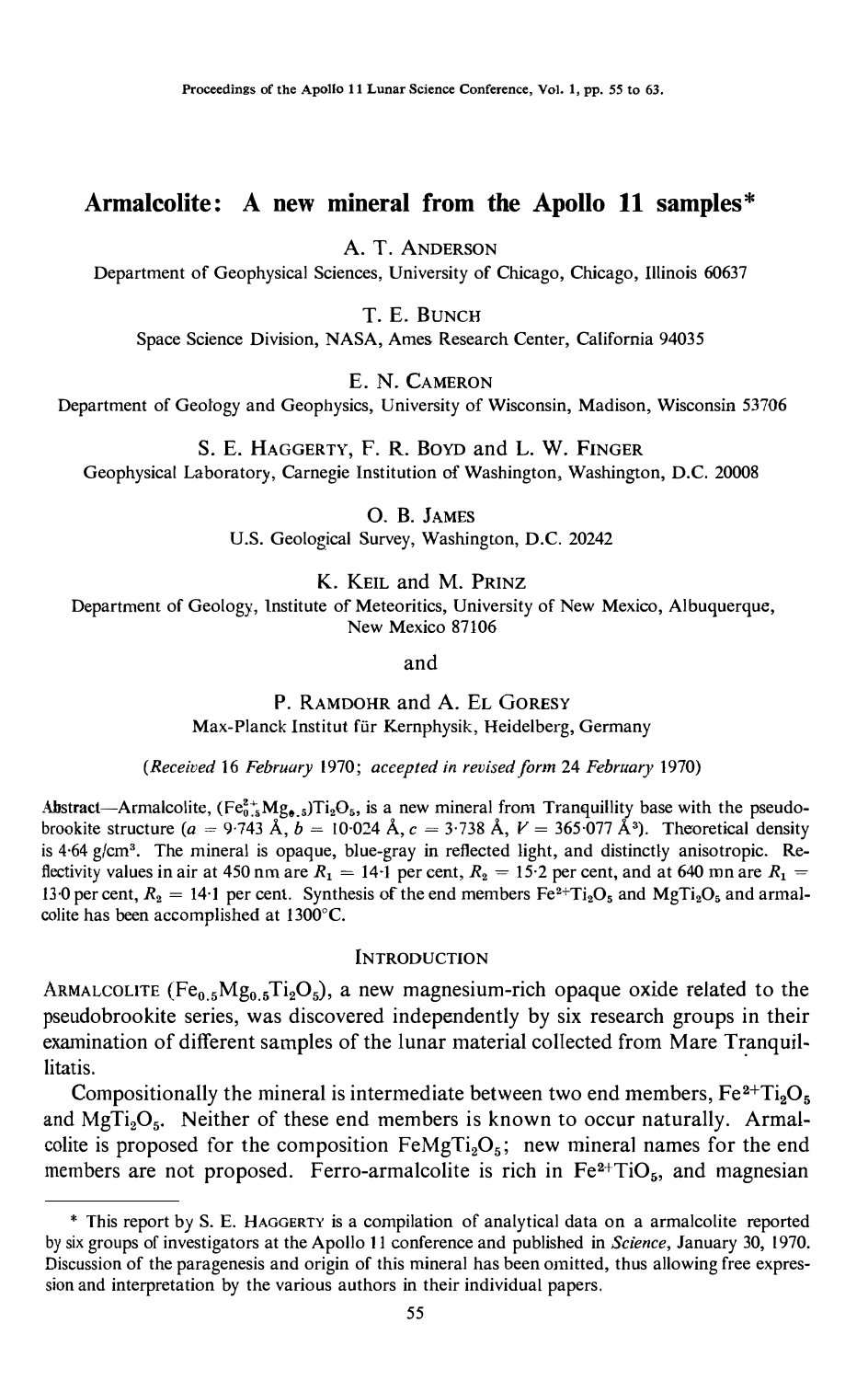armalcolite is rich in MgTi<sub>2</sub>O<sub>5</sub>. Analyses of lunar armalcolite show that in addition to Fe2+, Ti and Mg, minor concentrations of Cr, Al, Mn, V, Ca and Zr are present. The phase is sufficiently different from related minerals in terrestrial occurrences to warrant a new mineral name.

The name armalcolite is derived from the initial letters of the three astronauts, Neil A. Armstrong, Edwin E. Aldrin and Michael Collins, who were responsible for collection and return of the Apollo 11 material. Type material is deposited at the Lunar Science Institute, Houston, Texas.

#### **OCCURRENCE**

Isolated grains of armalcolite have been identified in the crystalline rocks (10022- 37; 10071-28) and in rock fragments within the micro breccias (10059-27; 10067-8; 10068-25; 10084-64). In polished thin sections, grains were observed to be generally

| Table 1. Reflectivity values of armal-<br>colite for selected wavelengths between<br>450 and $640$ nm* in air |             |          |  |  |  |
|---------------------------------------------------------------------------------------------------------------|-------------|----------|--|--|--|
|                                                                                                               | Armalcolite |          |  |  |  |
| Wavelength (nm)                                                                                               | $R_{1}$     | R,       |  |  |  |
| 450                                                                                                           | 14·1        | 15.2     |  |  |  |
| 470                                                                                                           | $14 - 0$    | $15-0$   |  |  |  |
| 500                                                                                                           | $13-8$      | $14 - 7$ |  |  |  |
| 520                                                                                                           | $13 - 7$    | 14.5     |  |  |  |
| 546                                                                                                           | $13 - 4$    | $14 - 4$ |  |  |  |
| 589                                                                                                           | $13 - 3$    | 14.3     |  |  |  |
| 620                                                                                                           | $13 - 2$    | 14.2     |  |  |  |
| 640                                                                                                           | $13-0$      | 14-1     |  |  |  |

\* All values in per cent. Accuracy  $\pm 0.2$  per cent Measurements carried out by E. N. Cameron, University of Wisconsin.

rectangular in outline, with the longest dimensions in the range  $100-300 \mu m$ . In all but one case (an inclusion in a feldspar-rich fragment, 10084-12) the mineral is mantled by a well defined overgrowth of ilmenite. In all cases armalcolite is optically homogeneous and free of exsolution or alteration products.

## OPTICAL PROPERTIES

Armalcolite is opaque, gray and distinctly pleochroic. Its reflection anisotropy in oil varies from pale gray (minimum) to dark blue-gray (maximum) on rotation of the stage. It is free of internal reflections, with estimated white light reflectivity values in oil in the range 15-18 per cent. Quantitative reflectivity data for selected wavelengths between 450 and 640 nm in air are given in Table 1. The reflectivity and microhardness of armalcolite are less than that of ilmenite {Plate 8).

#### **CHEMISTRY**

Electron microprobe analyses (Table 2) indicate that the new mineral has the generalized formula  $Fe_{0.5}^{2+}Mg_{0.5}Ti_2O_5$ . The range in major element concentrations reported by the various investigating groups is as follows:  $71 \cdot 1 - 75 \cdot 6$  per cent TiO<sub>2</sub>,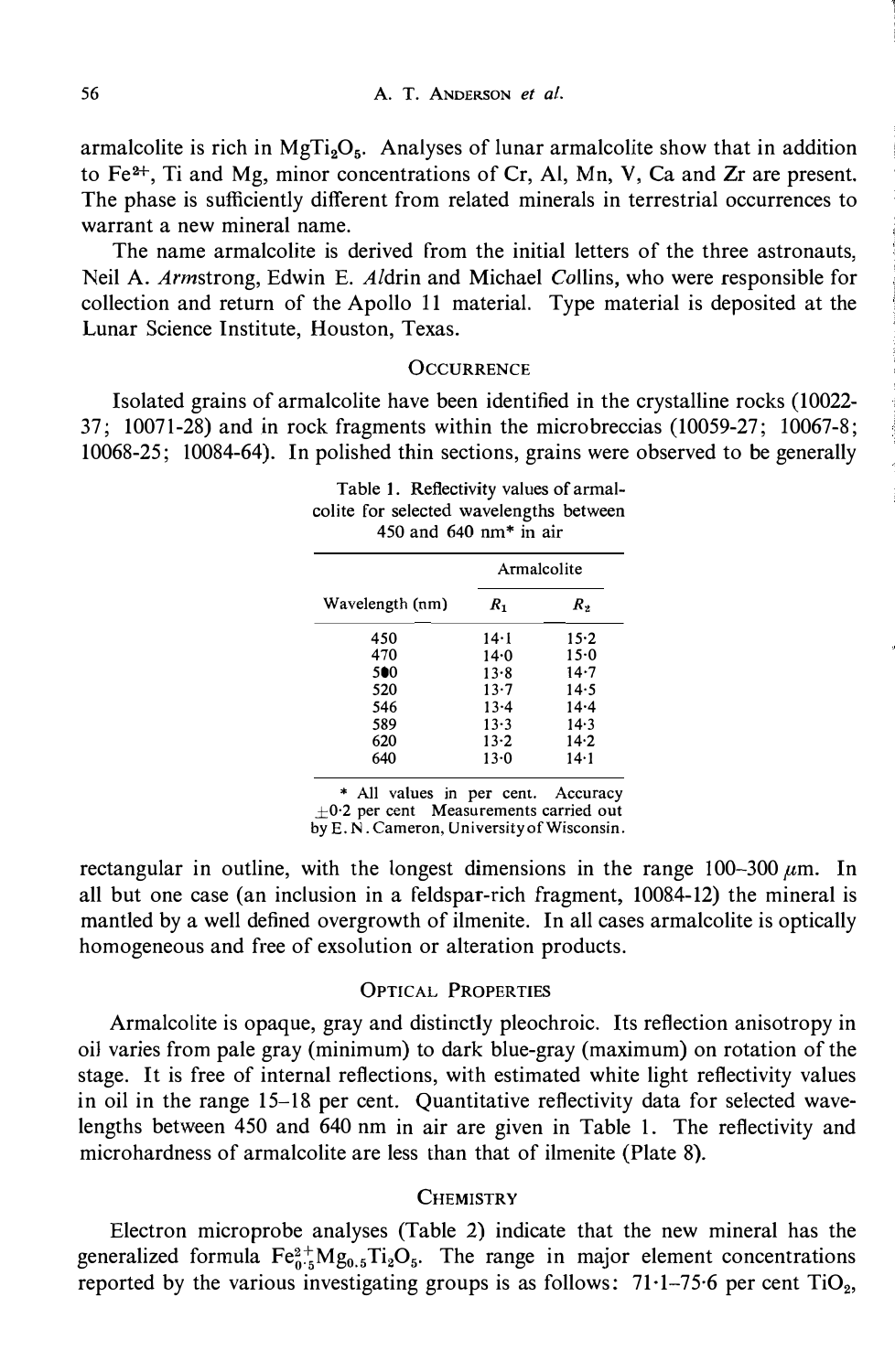| Investigating<br>group*:<br>Sample No.:                                                                        | 10022-37<br>Grain $a_1$                                | 10022-37<br>Grain $a_2$                            | 10022-37<br>Grain b,                                         | 10022-37<br>Grain $b_2$                            | $\overline{2}$<br>1007128                                                                                   | 3<br>100<br>Grain a                                         | $\overline{3}$<br>100<br>Grain b                       | 4<br>10059-27                              | 5<br>10068                                                           | 6<br>10084-12                                      |
|----------------------------------------------------------------------------------------------------------------|--------------------------------------------------------|----------------------------------------------------|--------------------------------------------------------------|----------------------------------------------------|-------------------------------------------------------------------------------------------------------------|-------------------------------------------------------------|--------------------------------------------------------|--------------------------------------------|----------------------------------------------------------------------|----------------------------------------------------|
| TiO <sub>2</sub><br>$Al_2O_3$<br>$Cr_2O_3$<br>FeO<br>MnO<br>MgO<br>CaO<br>$V_2O_3$<br>CoO<br>NiO<br>CuO<br>ZnO | 70.9<br>1.8<br>1.3<br>16.9<br>0.02<br>8.6              | $71 - 6$<br>1.8<br>1.3<br>$15 - 7$<br>0.02<br>8.9  | $71 - 2$<br>$2 - 0$<br>$1 - 25$<br>$16 - 0$<br>0.03<br>$8-7$ | 71.0<br>1.8<br>1.02<br>$17 - 3$<br>0.03<br>8.0     | 73.4<br>1.62<br>$2 - 15$<br>15.3<br>0.08<br>7.70<br>0.01<br>$<$ 0.5<br>< 0.02<br>< 0.01<br>< 0.01<br>< 0.01 | 72.36<br>2.01<br>1.37<br>16.95<br>$0 - 02$<br>5.98<br>0.13  | $71 - 63$<br>2.18<br>1.38<br>$18 - 01$<br>0.05<br>5.52 | 75.6<br>$1 - 87$<br>1.81<br>$11-9$<br>8.12 | 72.0<br>$1 - 48$<br>1.94<br>14.7<br>0.07<br>$8-7$<br>0.32<br>0.07    | 71.9<br>0.97<br>1.26<br>$11 - 32$<br>0.01<br>11.06 |
| Totals                                                                                                         | 99.52                                                  | 99.32                                              | 99.18                                                        | 99.15                                              | $100 - 25$                                                                                                  | 98.82                                                       | 98.77                                                  | 99.30                                      | 99.28                                                                | 96.52                                              |
|                                                                                                                |                                                        |                                                    |                                                              | Atomic proportions based on 5 oxygens              |                                                                                                             |                                                             |                                                        |                                            |                                                                      |                                                    |
| Ti<br>Al<br>Cr<br>Fe<br>Mn<br>Mg<br>Ca<br>V                                                                    | 1.897<br>0.076<br>$0 - 037$<br>0.506<br>0.001<br>0.459 | 1.909<br>0.076<br>0.037<br>0.469<br>0.001<br>0.473 | 1.934<br>0.085<br>0.036<br>0.483<br>0.001<br>0.468           | 1.910<br>0.076<br>0.029<br>0.521<br>0.001<br>0.430 | 1.968<br>0.068<br>0.061<br>0.456<br>0.002<br>0.409<br>0.0004                                                | 1.986<br>0.085<br>0.039<br>0.512<br>0.001<br>0.322<br>0.005 | 1.940<br>0.093<br>0.040<br>0.547<br>0.001<br>0.299     | 2.012<br>0.077<br>0.051<br>0.352<br>0.428  | 1.917<br>0.062<br>0.055<br>0.438<br>0.002<br>0.462<br>0.012<br>0.002 | 1.938<br>0.041<br>0.036<br>0.342<br>0.595          |
| Totals                                                                                                         | 2.976                                                  | 2.965                                              | 3.000                                                        | 2.967                                              | 2.914                                                                                                       | 2.920                                                       | 2.920                                                  | 2.950                                      | 2.952                                                                |                                                    |

Table 2. Electron microprobe analyses for armalcolite

\* Investigating groups: (1) University of Chicago, (2) Geophysical Laboratory, (3) University of Wisconsin, (4) Max-Planck Institut, (5) University of New Mexico, (6) U.S. Geological Survey.<br>The positions of the analytical

 $\omega_{\rm P}$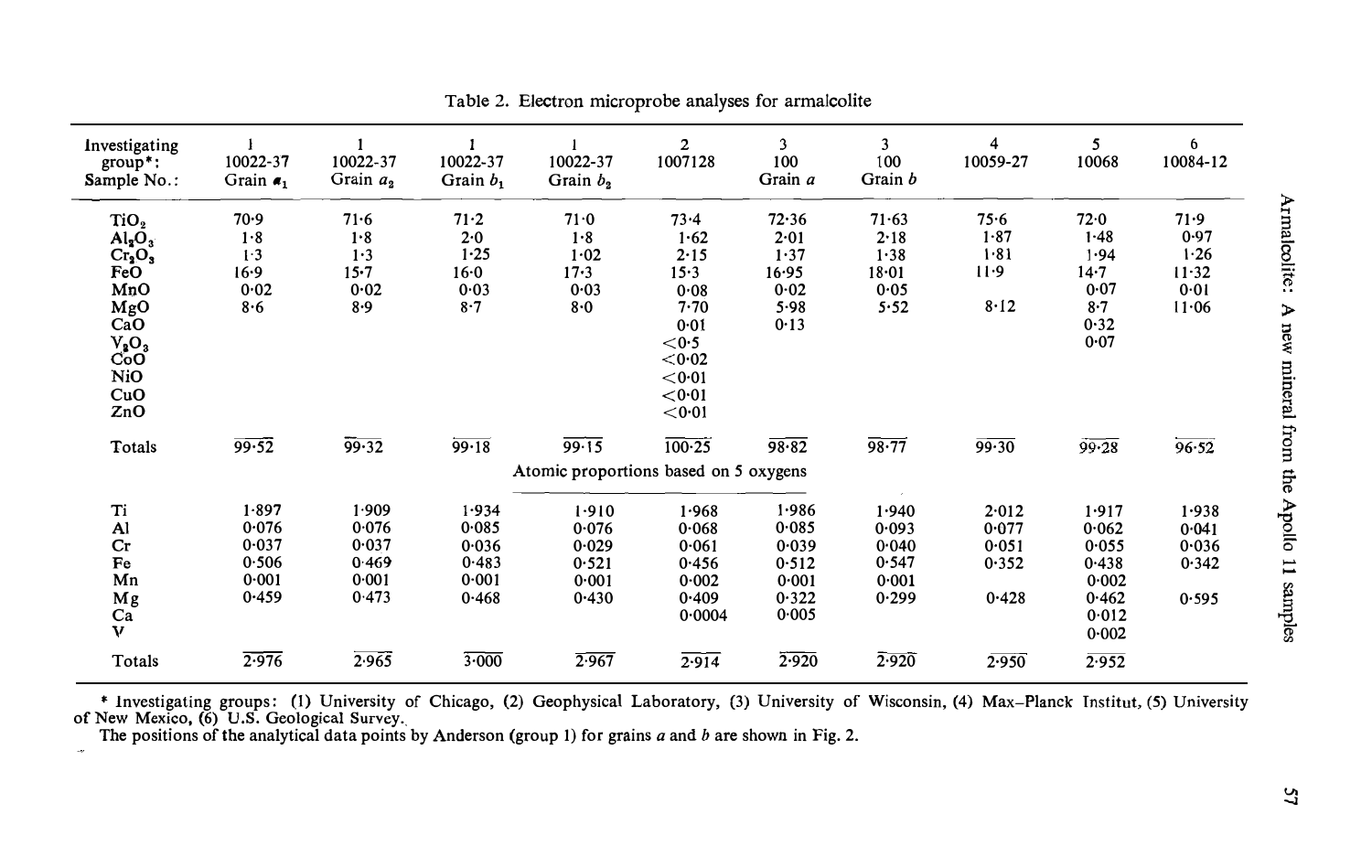11.90–18.01 per cent FeO, 5.52–11.06 per cent MgO. Minor amounts of  $Cr_2O_3$  $(1·3-2·15$  per cent),  $Al_2O_3$  (1·48-2·18 per cent), MnO (0·01-0·08 per cent), and CaO (0·01-0·32 per cent) were also reported. The variations and spread in major element concentrations, in terms of the end members  $Fe^{2+}Ti_2O_5$  and MgTi<sub>2</sub>O<sub>5</sub>, are graphically expressed in the ternary diagram FeO-MgO-TiO<sub>2</sub> in Fig. 1.. Detailed analyses by



Fig. 1. Armalcolite analyses (wt. %) plotted on the join  $FeTi<sub>2</sub>O<sub>5</sub> - MgTi<sub>2</sub>O<sub>5</sub>$  in the system FeO- MgO-TiO<sub>2</sub>. The tie lines represent possible solid solution series. Investigating groups: (1) University of Chicago, (2) Geophysical Laboratory, (3) University of Wisconsin, (4) Max-Planck Institut, (5) University of New M�xico, (6) U.S. Geological Survey.

ANDERSON (Table 2, Fig. 2) indicate that armalcolite in section 10022-37 is unzoned, but similar electron microprobe analyses by KEIL, PRINZ and BuNCH (Fig. 3) of an armalcolite grain in section 10059-27 show slight core-to-boundary variations in Fe, Ti and Mg; in both of these examples armalcolite is mantled by ilmenite and apparent zoning may be due to geometry effects.

## **SYNTHESIS**

Thermal stability experiments similar to those described by HAGGERTY and LINDSLEY (1970) for the series  $Fe<sub>2</sub>TiO<sub>5</sub>-FeTi<sub>2</sub>O<sub>5</sub>$  are in progress for members of the join Fe $Ti_2O_5$  (F)-MgTi<sub>2</sub>O<sub>5</sub> (M) at the Geophysical Laboratory. LINDSLEY (1965)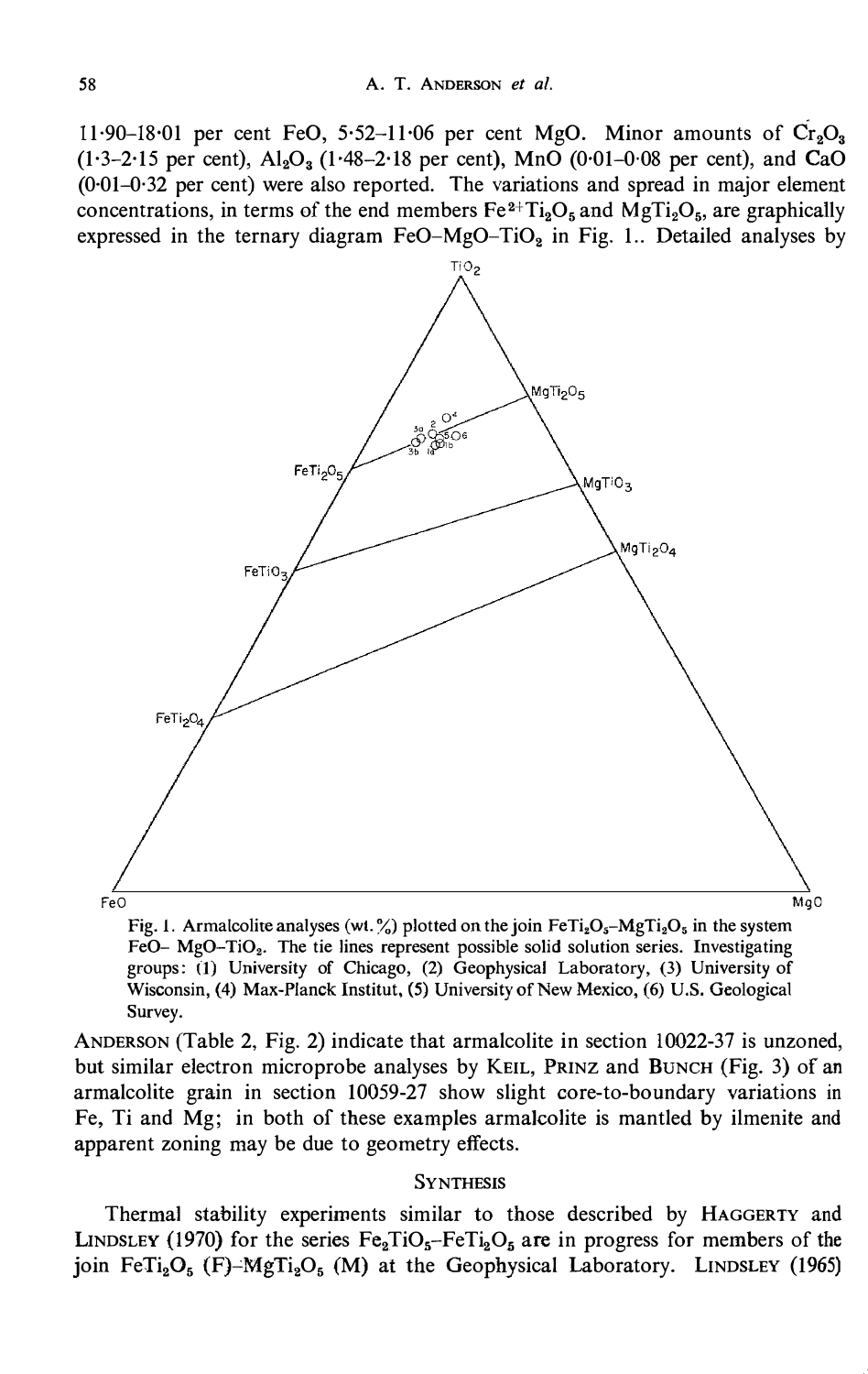

Fig. 2. Armalcolite (medium gray) rimmed by ilmenite (light gray). Electron microprobe analyses were carried out at points 1 and 2 in each of grains  $a$  and  $b$  by A. T. Anderson. These data are listed in Table 2 (group 1). Rock section 10022-37. Oil immersion, plane polarized light.

and HAGGERTY and LINDSLEY (1970) have established in reversible experiments that the FeTi<sub>2</sub>O<sub>5</sub> end member breaks down to FeTiO<sub>3</sub> + TiO<sub>2</sub> at 1140<sup>o</sup>  $\pm$  10<sup>o</sup>C. The predicted decomposition products for the end member  $MgTi<sub>2</sub>O<sub>5</sub>$  are  $MgTiO<sub>3</sub> + TiO<sub>2</sub>$ , whereas intermediate members should break down to  $FeTiO<sub>3</sub> - MgTiO<sub>3</sub>$  ss + TiO<sub>2</sub>.

Synthetic armalcolite with compositions  $F_{40}M_{60}$ ,  $F_{50}M_{50}$ ,  $F_{60}M_{40}$ , as well as the end members FeTi<sub>2</sub>O<sub>5</sub> and MgTi<sub>2</sub>O<sub>5</sub>, have been successfully synthesized\* at 1300°C; the intermediate members represent the span of analyses for the lunar armalcolite. The experimental products have a black metallic luster and provide an excellent polish. The synthetic minerals are gray and distinctly anisotropic in oil immersion in tones of pale gray with a tan tint. Estimated reflectivity values for the synthetic phases are comparable with lunar armalcolite (15-18 per cent). An equigranular texture with some well developed laths, and a large number of twinned grains (Fig. 4)

<sup>\*</sup> Experiments were carried out in sealed, evacuated silica glass tubes reacted for 2 hr. and quenched. Reactants were chemically pure and dried Fe,  $Fe<sub>2</sub>O<sub>3</sub>$ , TiO<sub>2</sub>, and MgO. Compositions were thoroughly mixed and ground under alcohol for 2-4 hr before firing.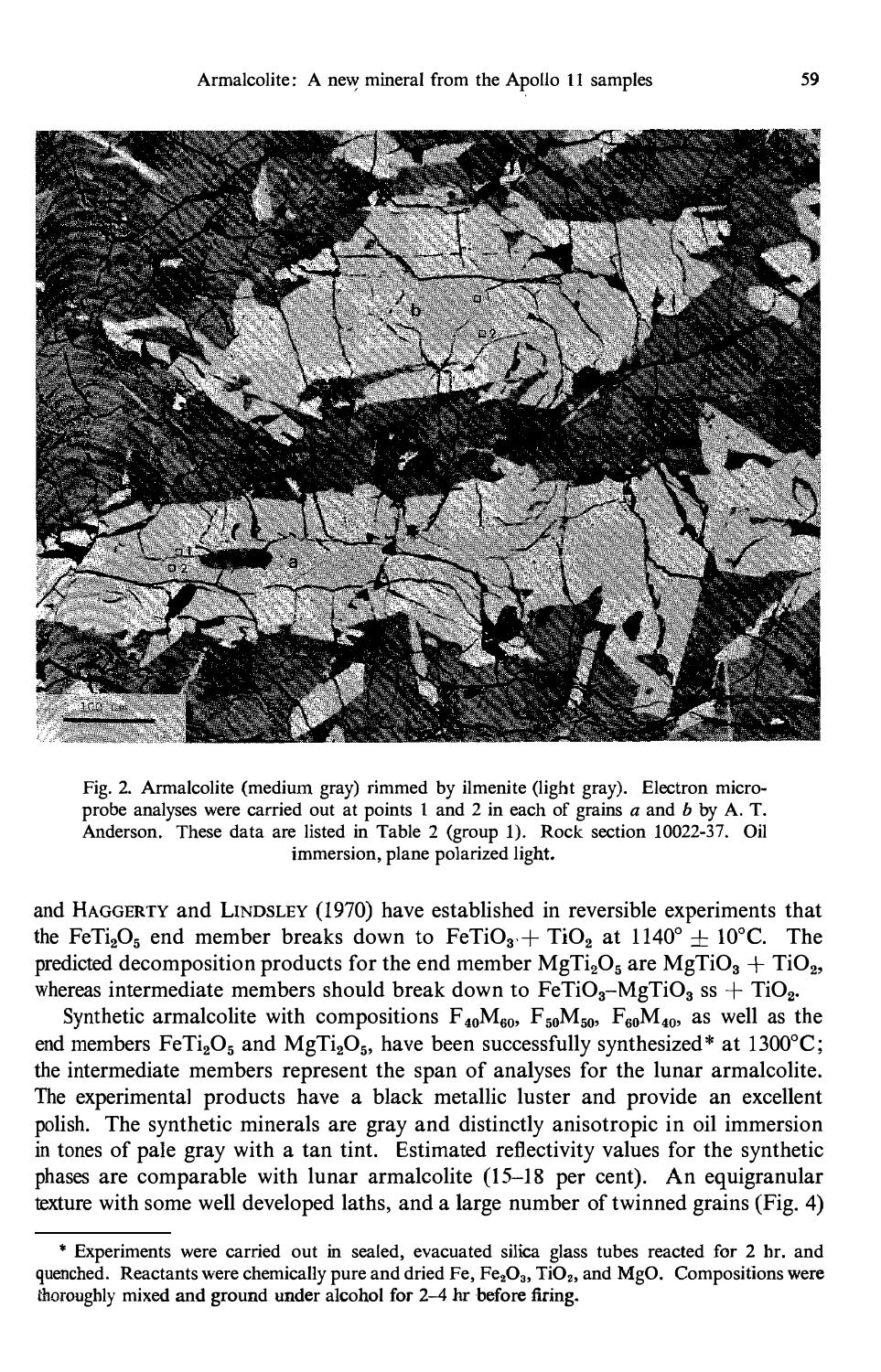

Fig. 3. Electron microprobe traverse across ilmenite-armalcolite-ilmenite, showing variations in  $Cr_2O_3$ , MgO, FeO and TiO<sub>2</sub> contents (University of New Mexico group).



Fig. 4. An intergranular aggregate of synthetic armalcolite produced at 1300°C. Note the bladed form of some of the grains and also the twinned crystals. Oil immersion and polarized light, nicol  $\times 10^{\circ}$  (S. E. Haggerty).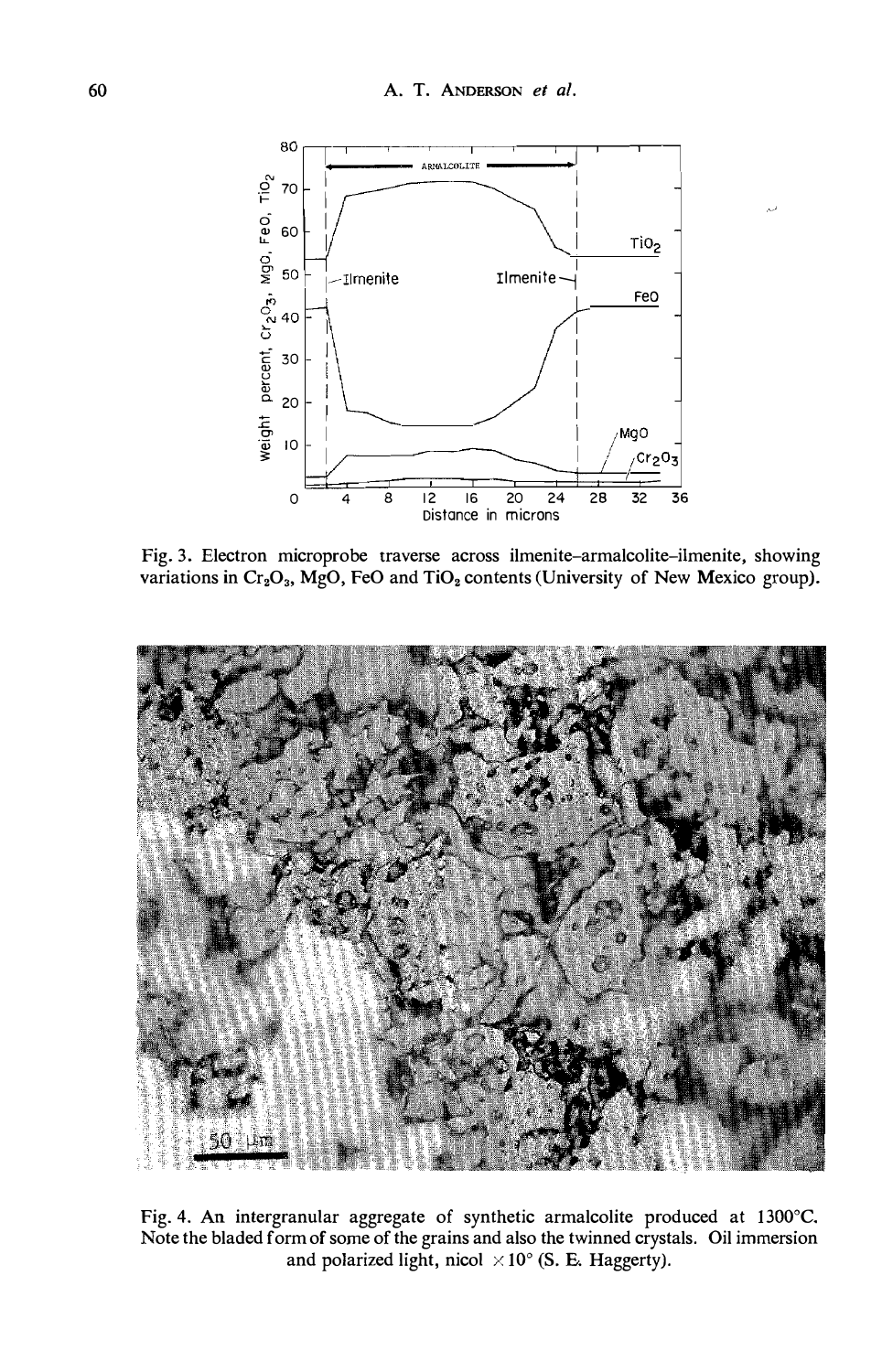are produced in each of the experiments. X-ray diffraction data for  $F_{50}M_{50}$  are presented in Table 3.

## X-RAY DIFFRACTION DATA

A small amount of armalcolite was extracted from the surface of polished section 10071-28 using the. microsampling technique described by KINGSTON (1966). A Debye-Scherrer X-ray pattern using Mn filtered Fe $K_{\alpha}$  radiation was obtained on this material. These data (Geophysical Laboratory) are presented in Table 3, and the

| Synthetic armalcolite |                                               |           |     | Lunar armalcolite                 |           |     |  |
|-----------------------|-----------------------------------------------|-----------|-----|-----------------------------------|-----------|-----|--|
| hkl                   | $d$ (obs)                                     | $d$ (cal) | I   | $d$ (obs)                         | $d$ (cal) | 1   |  |
| 020                   | 5.019                                         | 5.024     | 40  |                                   |           |     |  |
| 200                   | 4.879                                         | 4.876     | 80  |                                   |           |     |  |
| 101, 220              | 3.493                                         | 3.499     | 100 | 3.468                             | 3.483     | 100 |  |
| 230                   | 2.762                                         | 3.761     | 80  | 2.763                             | 2.755     | 25  |  |
| 301                   | 2.452                                         | 2.452     | 10  | 2.454                             | 2.452     | 25  |  |
| 400                   | 2.438                                         | $2 - 438$ | 5   |                                   |           |     |  |
| 131                   | $2 - 415$                                     | 2.416     | 10  | $2 - 414$                         | 2.428     | 10  |  |
| 240                   | $2 - 233$                                     | $2 - 233$ | 15  | 2.235                             | 2.228     | 15  |  |
| 420                   | 2.194                                         | 2.193     | 4   | 2.199                             | 2.191     | 15  |  |
| 430                   | 1.972                                         | 1.971     | 17  | 1.958                             | 1.968     | 80  |  |
| 250                   | 1.858                                         | 1.858     | 8   |                                   |           |     |  |
| 341                   | 1.755                                         | 1.755     | 8   | 1.751                             | 1.752     | 10  |  |
| 060                   | 1.675                                         | 1.675     | 10  | 1.669                             | 1.669     | 10  |  |
| 521                   | 1.634                                         | 1.635     | 28  | 1.632                             | 1.634     | 10  |  |
| 600                   | 1.625                                         | 1.625     | 13  |                                   |           |     |  |
| 232, 620, 450         | 1.549                                         | 1.546     | 18  |                                   |           |     |  |
| 531                   | 1.537                                         | 1.536     | 8   |                                   |           |     |  |
|                       | $a = 9.752 \pm 0.003$ Å                       |           |     | $a = 9.743 + 0.03$ Å              |           |     |  |
|                       | $b = 10.048 + 0.003$ Å                        |           |     | $b = 10.024 + 0.02$ Å             |           |     |  |
|                       | $c = 3.736 + 0.004$ Å<br>$c = 3.738 + 0.03$ Å |           |     |                                   |           |     |  |
|                       | $V = 366.071 + 0.322 \text{ Å}^3$             |           |     | $V = 365.077 + 0.619 \text{ Å}^3$ |           |     |  |

Table 3. X-ray data for synthetic and lunar armalcolite\*

\* Diffractometer patterns and an internal Si standard were used for synthetic armalcolite  $(F\epsilon_{\bullet}^{2*}Mg_{0.5}Ti_{2}O_{5}$ . A Debye-Scherrer pattern was used for the lunar armalcolite. This pattern was contaminated by adhering ilmenite. Reflections considered to be due to the armalcolite alone are presented (Geophysical Laboratory).

electron microprobe analysis for the same grain is listed in Table 2 (group 2). Diffractometer data on synthetic armalcolite (Table 3) were obtained with Ni-filtered  $CuK\alpha$  radiation. A powdered Si internal standard was used whose absolute cell edge ( $a = 5.4301$  Å) was previously measured (J. Whitney, Dupont Co.) with a Hägg-Guinier camera and a Mann photometer. Refinement by computer of the unit cell was initiated for both the natural and synthetic armalcolite on values approximated from PAULING's (1930) structure for pseudobrookite. Lattice constants and unit-cell volume data for lunar and synthetic armalcolite and for the end members  $F\in\text{Ti}_2\text{O}_5$  and  $\text{MgTi}_2\text{O}_5$  are presented in Table 4.

## **DENSITY**

The theoretical density of armalcolite is  $4.94$  g/cm<sup>3</sup>. This is the value determined for synthetic armalcolite,  $F_{0.5}Mg_{0.5}Ti_2O_5$ ; the calculation is based on the unit-cell volume data presented above.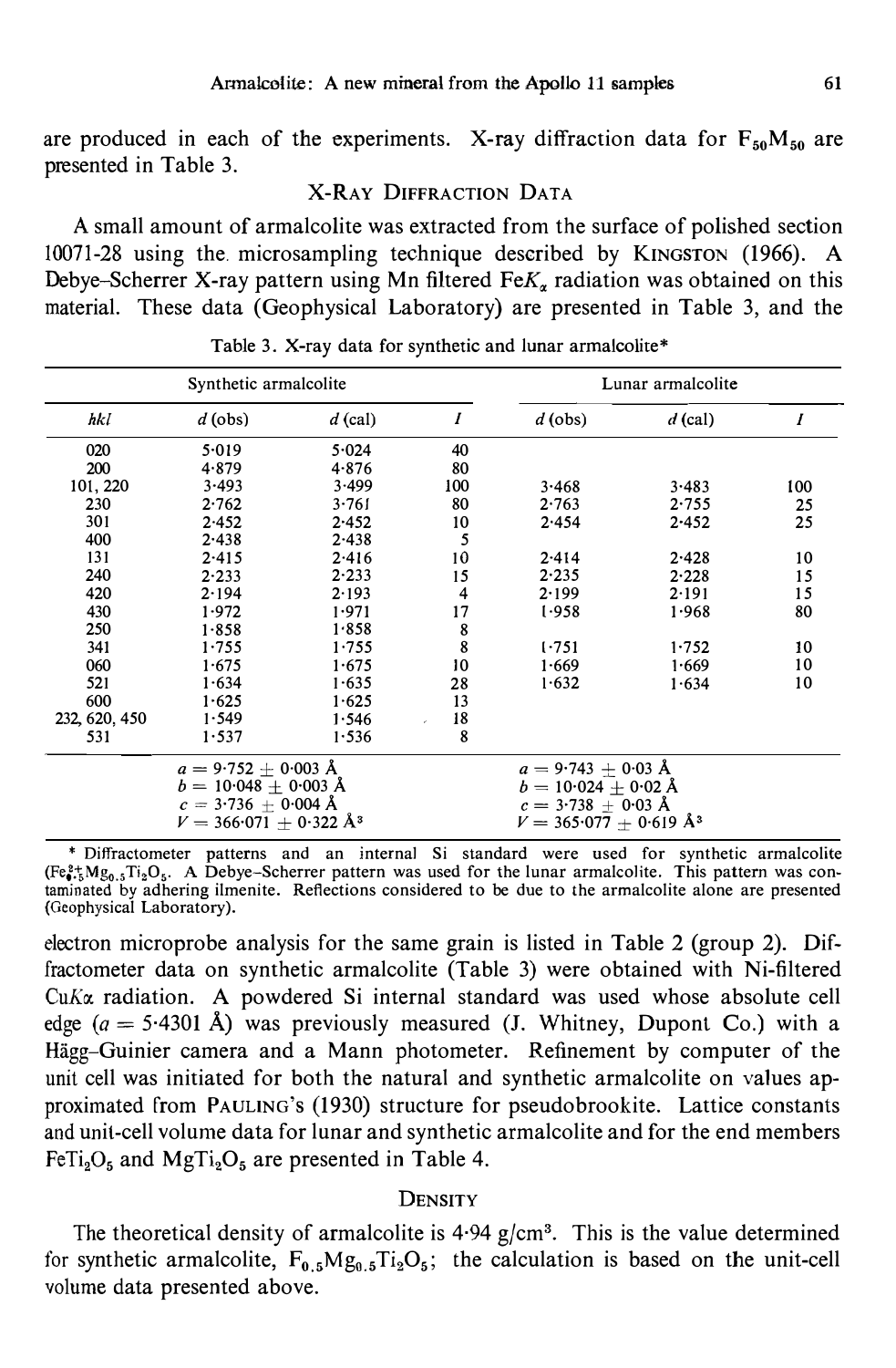|                                                                                                           | a(A)                           | b(A)                                   | c(A)                           | $V(\AA^3)$                              |  |  |
|-----------------------------------------------------------------------------------------------------------|--------------------------------|----------------------------------------|--------------------------------|-----------------------------------------|--|--|
| Lunar armalcolite*<br>Synthetic armalcolite†<br>Synthetic $FeTi2O5$ <sup>+</sup><br>Synthetic $MgTi2O5$ § | 9.743<br>9.752<br>9.798<br>9.8 | 10.024<br>$10-048$<br>$10-041$<br>10-0 | 3.738<br>3.736<br>3.741<br>3.7 | 365.077<br>366.071<br>368.046<br>362.60 |  |  |

Table 4. Comparison of lattice constants and unit-cell volume data for natural and synthetic armalcolite and for the members  $FeTi<sub>2</sub>O<sub>5</sub>$  and  $MgTi<sub>2</sub>O<sub>5</sub>$ 

\* Rock section 10071-28 (Type A lava).

† Geophysical Laboratory.<br>‡ AKIMOTO *et al*. (1957).

§ ZHDANOV and RusAKOV (1952). ASTM Index File No. 9-16.

#### **DISCUSSION**

Neither  $Fe^{2+}Ti_2O_5$  ("ferropseudobrookite")\* nor MgTi<sub>2</sub>O<sub>5</sub> ("karrooite")\* has previously been found as a discrete end member in nature. Both phases have been synthesized, but a complete solid solution series between them has not yet been experimentally demonstrated. The formula of pure pseudobrookite is  $Fe^{3+}{}_{2}TiO_{5}$ , and solid solution of MgTi<sub>2</sub>O<sub>5</sub> or Fe<sup>2+</sup>Ti<sub>2</sub>O<sub>5</sub> with this phase is accomplished by the coupled substitution (Mg, Fe<sup>2+</sup>)-Ti for Fe<sup>3+</sup>-Fe<sup>3+</sup>. Fe<sup>2+</sup>Ti<sub>2</sub>O<sub>5</sub> and MgTi<sub>2</sub>O<sub>5</sub> have been found as subordinate components in various pseudobrookite-like minerals in terrestrial occurrences (SMITH, 1965). An example of such a mineral is kennedyite  $(Fe^{3}+_{2}MgTi_{3}O_{10})$ , a phase found in the Karroo basalts (von KNORRING and Cox, 1961). Kennedyite is isostructural with pseudobrookite and contains 28·77 per cent Fe<sub>2</sub>O<sub>3</sub> and 60.33 per cent TiO<sub>2</sub>. The MgO content of kennedyite (6.45 per cent) is within the range of the lunar phase  $(5.52-11.06$  per cent), but the apparent absence of  $Fe<sub>2</sub>O<sub>3</sub>$  and higher TiO<sub>2</sub> content in armalcolite make its composition distinctive.

A low content of  $Fe<sub>2</sub>O<sub>3</sub>$  in armalcolite is obviously essential for its recognition as a new mineral. There are several reasons that lead to the strong presumption that the concentration of  $Fe<sup>3+</sup>$  is very small in this lunar phase. If the electron probe analyses of armalcolite are recalculated to an ionic formula where  $O = 5$  (Table 2), Ti is found to vary between  $1.897$  and  $2.012$  (mean  $1.941$ ), in comparison with the maximum possible value of  $2.00$ . Inasmuch as half of any  $Fe<sup>3+</sup>$  present must replace Ti, there is obviously not much possibility of significant Fe3+. Moreover, native iron coexists with armalcolite in all samples. In conclusion, therefore, the presence of metallic iron, the occurrence of  $Cr^{2+}$  in olivine (HAGGERTY *et al.*, 1970), the compositions of other solid solutions (e.g. titanian chromite and chromian ulvöspinel; AGRELL et al., 1970), and the lack of ferric iron in chemical analyses of lunar rock samples (e.g. Rose et al., 1970) indicate that these rocks crystallized under highly reducing conditions and that ferric iron is absent.

#### **REFERENCES**

<sup>\* &</sup>quot;Ferropseudobrookite" (AGRELL and Long, 1960) and "karrooite" (von KNORRING and Cox, 1961) have no standing as mineral names.

AGRELL S. 0. and LoNG J. V. P. (1960) The application of the scanning X-ray microanalyser in mineralogy. In X-ray Microscopy and Microanalysis (editors, Engström, Cosslett and Pattee), pp. 391-400. Elsevier.